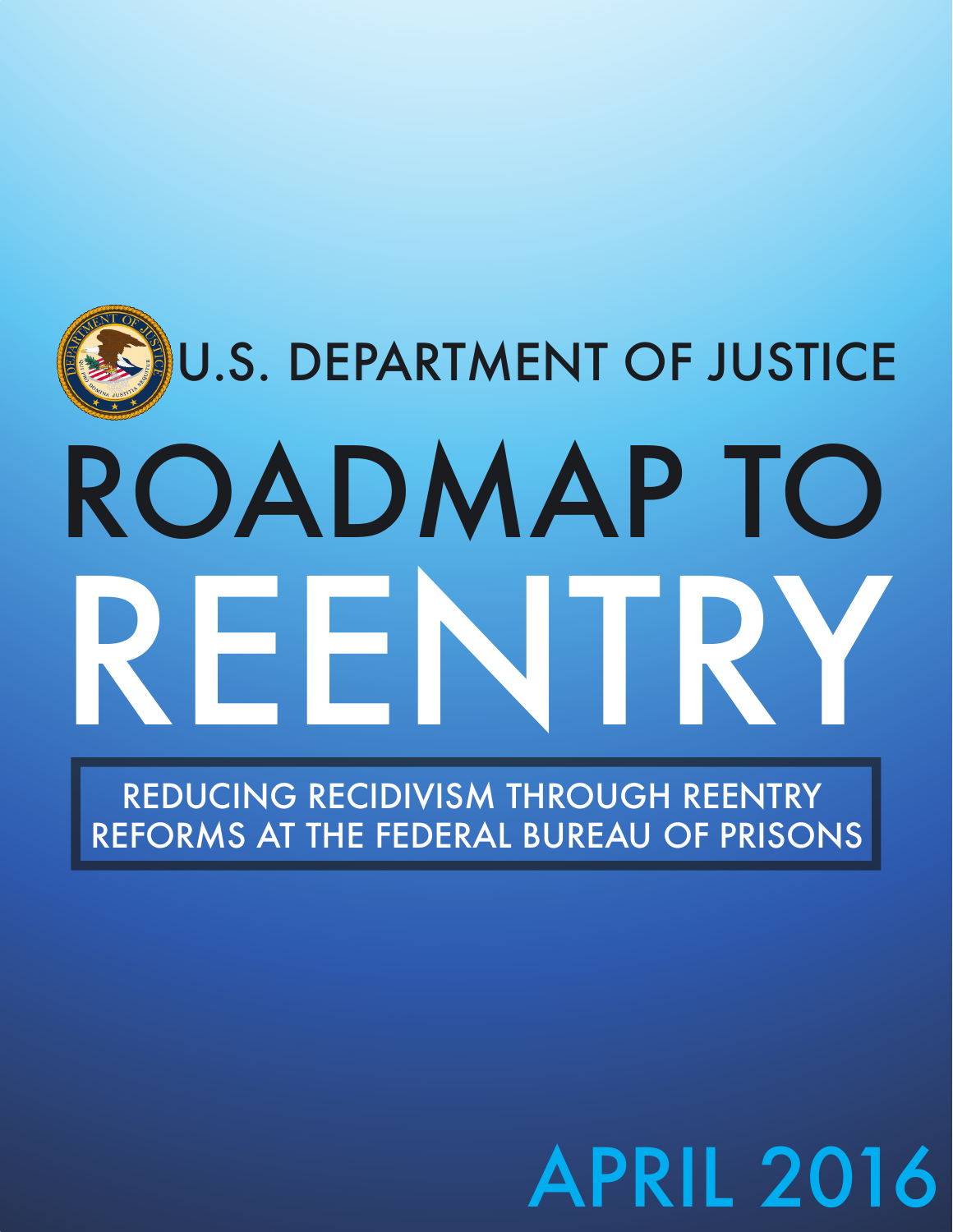*"Supporting successful reentry is an essential part of the Justice Department's mission to promote public safety — because by helping individuals return to productive, law-abiding lives, we can reduce crime across the country and make our neighborhoods better places to live."*

*"An important part of that task is preparing those who have paid their debt to society for substantive opportunities beyond the prison gates, and addressing obstacles to successful reentry that too many returning citizens encounter."*

> - **Attorney General Loretta E. Lynch** National Reentry Week Announcement April 2016

### **ROADMAP TO REENTRY REDUCING RECIDIVISM THROUGH IMPROVED REENTRY OUTCOMES AT THE FEDERAL BUREAU OF PRISONS**

## **Overview**

Each year, more than 600,000 citizens return to neighborhoods across America after serving time in federal and state prisons. Another 11.4 million individuals cycle through local jails. And nearly one in three Americans of working age have had an encounter with the criminal justice system—mostly for relatively minor, non-violent offenses, and sometimes from decades in the past. Federal prisoners are held at the Bureau of Prisons (BOP), a law enforcement agency of the U.S. Department of Justice and the country's largest and most complex prison system—housing nearly 200,000 prisoners in 122 federally-operated correctional institutions, 13 privately-operated secure correctional facilities, and a network of more than 175 community-based centers around the country.

Reflecting on the size of the American prison population, Attorney General Loretta E. Lynch has stated:

> Sometimes the sheer size of these numbers … blunts our sensibilities to what they truly represent: people. Every number is a person. Behind every person is a family and surrounding every family is a community. These are people who could contribute to our economy, who could support their families and who could transform their communities into better places to live. If we are truly going to make the most of this precious resource, this human capital, we must ensure that these individuals have the tools and the skills and the opportunities they need to return to their communities not just as residents, but as leaders; equipped not only to survive, but to succeed. We must ensure that our returning brothers and sisters, mothers and fathers—our fellow Americans—can truly return home.

The long-term impact of a criminal record prevents many people from obtaining employment, housing, higher education, and credit—and these barriers affect returning individuals even if they have turned their lives around and are unlikely to reoffend. These often-crippling barriers can contribute to a cycle of incarceration that makes it difficult for even the most wellintentioned individuals to stay on the right path and stay out of the criminal justice system. This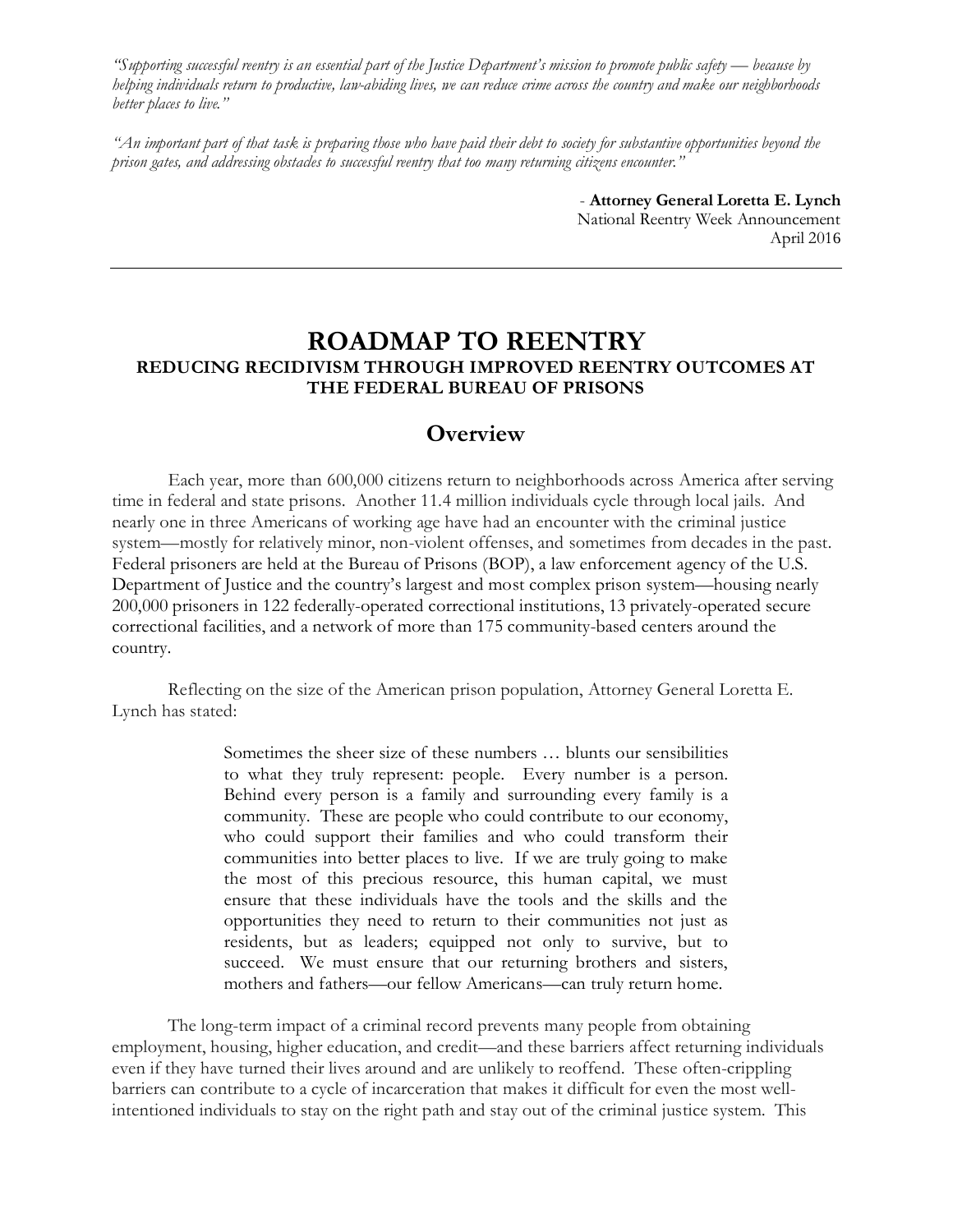cycle of criminality increases victimization, squanders our precious public safety resources, and wastes the potential of people who could be supporting their families, contributing to the economy, and helping to move our country forward.

Under the Obama Administration, the Department of Justice has already taken major steps to make our criminal justice system more fair, more efficient, and more effective at reducing recidivism and helping formerly incarcerated individuals return to their communities. In 2011, the Department established the Federal Interagency Reentry Council, a unique Cabinet-level effort to remove barriers to successful reentry. The Reentry Council, which now includes more than 20 federal departments and agencies, has developed significant policies and initiatives that aim not only to reduce recidivism, but also to improve public health, child welfare, employment, education, housing, and other key reintegration outcomes.

To ensure that all justice-involved individuals are able to fulfill their potential when they come home, Attorney General Lynch has launched a major effort to support and strengthen reentry programs and resources at BOP. These principles of reform—known as the **Roadmap to Reentry**—will be implemented throughout BOP, deepening and further institutionalizing the Department's commitment to reentry. These efforts will help those who have paid their debt to society prepare for substantive opportunities beyond the prison gates; promoting family unity, contributing to the health of our economy, and sustaining the strength of our nation.

The Department has also established full-time positions to promote reentry work at BOP, the Executive Office for United States Attorneys, and the Office of Justice Programs; this includes hiring the first-ever Second Chance Fellow—a formerly incarcerated individual with deep expertise in the reentry field—to assist in development of reentry policy initiatives. BOP established a new Reentry Services Division to better equip inmates with the tools needed for success outside the prison walls, including expanded mental health and substance abuse treatment programs and improved work and educational opportunities. Through the community of U.S. Attorneys, the Department participates in reentry and diversion courts in more than 50 judicial districts nationwide. And the Department supports state, local, and tribal reentry efforts by providing resources under the Second Chance Act of 2007: the Department's Office of Justice Programs has made nearly 750 Second Chance Act grants totaling more than \$400 million, and established a National Reentry Resource Center that serves as a one-stop resource for returning citizens, advocates, and stakeholders.

In 2013, the Department launched the *Smart on Crime* initiative—reorienting our federal prosecution priorities to make better use of our finite resources and to more equitably apply the law. The results have been very encouraging: Department prosecutors are charging fewer mandatory minimums and focusing on more serious drug offenders; plea and cooperation rates are undiminished; and, after nearly 40 years of growth, the federal prison population has declined for the second consecutive year. But, to truly serve the public good, the Department cannot only be concerned with innovations related to prosecutions and entry into the criminal justice system; we must focus on those who are leaving it as well.

Throughout its history, the Federal Bureau of Prisons has been committed to the dual mission of operating institutions that are safe, secure, and humane, and providing the treatment, training, and life skills that inmates need to be productive, law-abiding citizens after release. By implementing the principles laid out in this Roadmap, we can better prepare motivated individuals to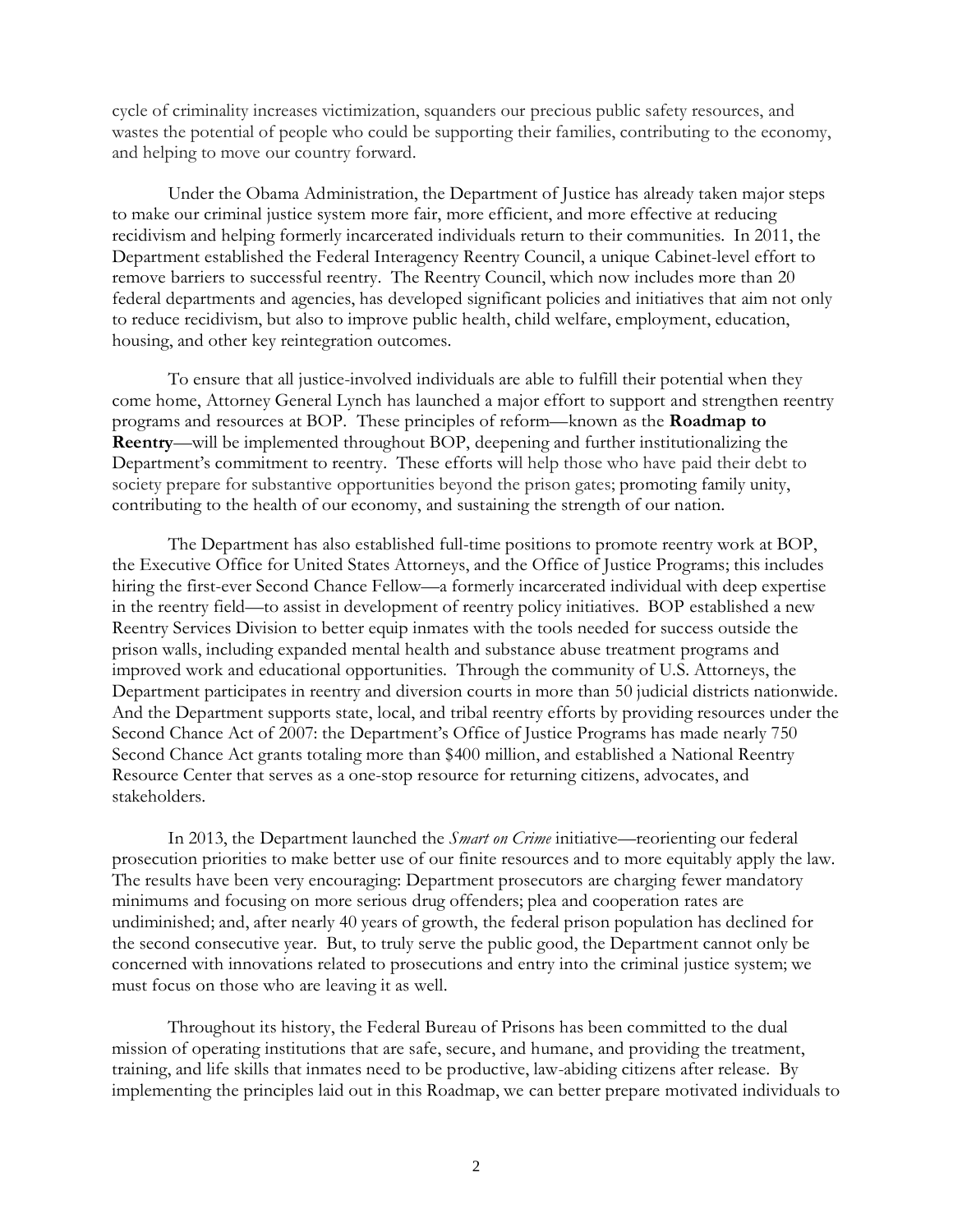successfully reenter society; we can reduce crime across the country; and we can make our neighborhoods better places to live, work, and raise our children.

# **Principles for Improved BOP Reentry Practices**

The Roadmap to Reentry identifies five evidence-based principles guiding federal efforts to improve the correctional practices and programs that govern the lives of those who will reenter society after incarceration. **The Department of Justice takes the view that "reentry begins on Day One." And, just as important, our involvement does not end at the prison gates.** As such, these corrections principles span the cycle of custody and beyond: from intake, to incarceration, through to release. The principles are as follows:

**Principle I:** Upon incarceration, every inmate should be provided an **individualized reentry plan** tailored to his or her risk of recidivism and programmatic needs.

The Department embraces a corrections philosophy that reentry preparation must begin on the first day of incarceration. The first, and most important, step in reentry planning is obtaining information about an individual's risk of recidivating and programmatic needs that can inform the development of an individualized reentry plan. This assessment—which is currently under development at BOP—should include a review of the key information about an incarcerated person's criminogenic needs, such as criminal history, substance abuse history, and education level.<sup>[1](#page-3-0)</sup> After such an assessment, an incarcerated person should receive an individualized case plan, designed to help corrections staff deliver staff deliver targeted services and programs necessary to reduce the inmate's likelihood of recidivism and support each inmate's successful reintegration upon release.

**Principle II:** While incarcerated, each inmate should be provided **education, employment training, life skills, substance abuse, mental health, and other programs that target their criminogenic needs** and maximize their likelihood of success upon release.

**Evidence-based Programs.** Recidivism risk can be effectively reduced through proven evidence-based programming that targets individuals' criminogenic needs, such as courses on anger management, parenting, and cognitive behavioral therapy. The curricula for these programs should be grounded in hard evidence that the program reduces recidivism, rather than speculation about a program's positive outcomes or a desire to keep inmates busy while in prison. Moreover, there should be standardization of evidence-based programming across facilities so that an inmate can complete programs even if they are transferred from facility to facility.

**Education**. Low levels of education achievement are directly tied to higher rates of recidivism. To remedy gaps in education and employment skills, prisons must ensure its education programs are grounded in a concrete, evidence-based strategy that will expand the quality, scope,

 $\overline{a}$ 

<span id="page-3-0"></span><sup>1</sup> Criminogenic needs are characteristics, traits, problems, or issues of an individual that directly relate to the individual's likelihood to commit another crime, such as low levels of educational and employment performance, or substance abuse.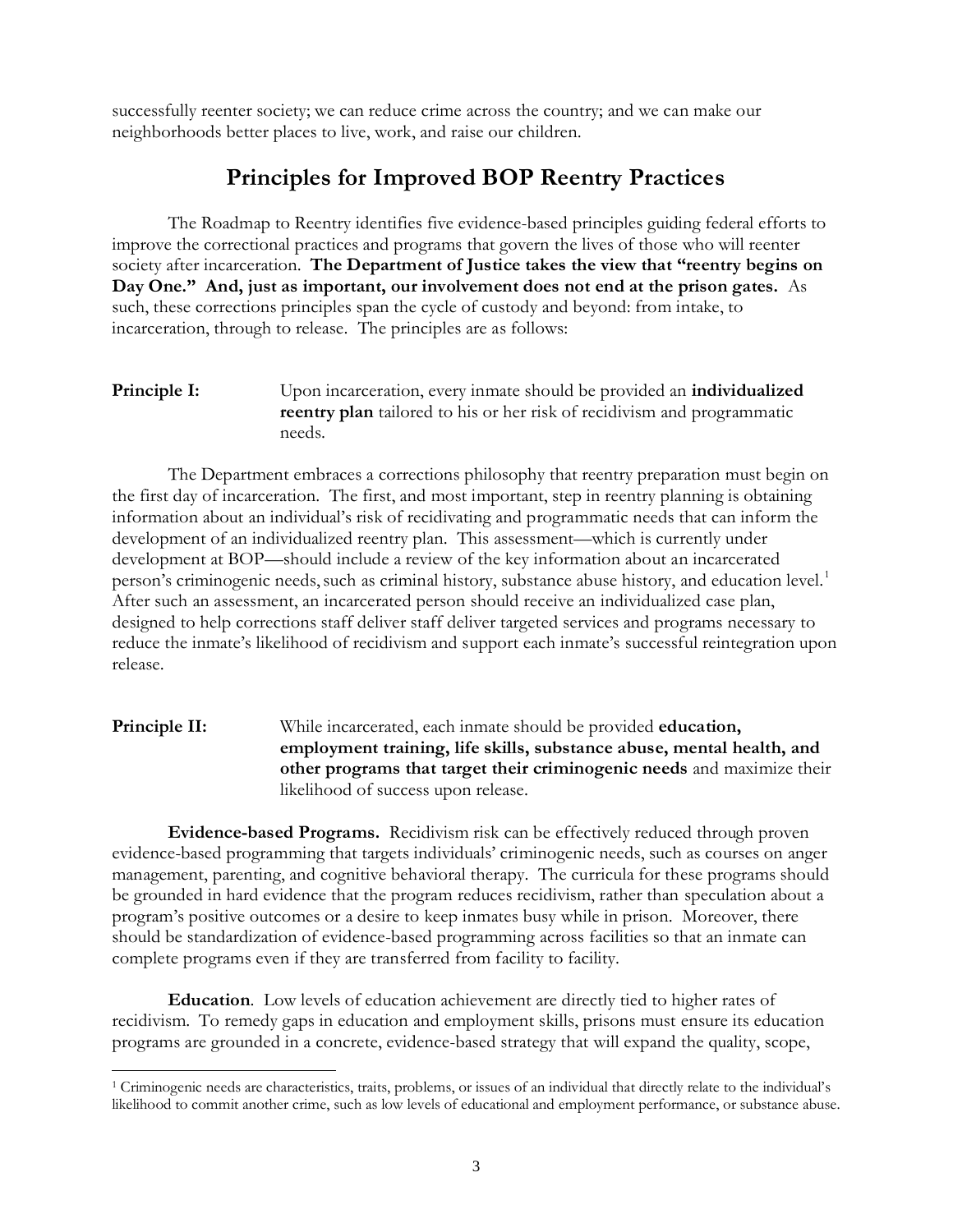and delivery of the agency's academic and job training curricula, particularly for those with literacy and special learning needs.

**Job Skills**. Providing inmates with vocational training is critical to helping them find a job upon release, which is one of the most effective ways to reduce recidivism. For example, Federal Prisons Industries (FPI) is a voluntary industrial work program housed within BOP that helps federal inmates develop essential life skills and provides them with sustained job training. FPI is BOP's largest reentry program and has a superb record of reducing recidivism. The Department has hired a new CEO to shape and lead FPI's business strategy and to execute transformation and cost containment initiatives that will strengthen FPI for years to come.

The Department, through BOP, has launched an effort to assess its education programs, life skills programs, and job skills programs to ensure these programs are evidence-based and targeted to the criminogenic needs of inmates.

### **Principle III:** While incarcerated, each inmate should be provided the **resources and opportunity to build and maintain family relationships**, strengthening the support system available to them upon release.

Research shows that close and positive family relationships reduce recidivism, improve an individual's likelihood of finding and keeping a job after leaving prison, and ease the harm to family members separated from their loved ones. To help ensure that all returning citizens have a robust support system, prisons must have significant opportunities for family engagement. To this end, BOP is:

- Expanding an existing pilot program that provides **video services for visitation** (videoconferencing) to BOP female facilities by June 2016, and developing an implementation plan to expand the video services visitation program to all BOP facilities.
- Launching **a children of incarcerated parents pilot program** at four BOP facilities. BOP is working with the Office of Juvenile Justice and Delinquency Prevention on this program, which engages children of incarcerated parents in positive youth development activities and includes their parents in these activities. \$1.3 million in grant funding was awarded to service providers in September 2015, and the programs are scheduled to begin in June 2016.
- **Issuing best practices guidance and training** for BOP staff regarding interacting with children in a developmentally appropriate way during visitation and creating visiting spaces at BOP facilities that are welcoming to children.
- **Principle IV:** During transition back to the community, halfway houses and supervised release programs should **ensure individualized continuity of care** for returning citizens.

Individuals experience the highest risk for recidivism in the first days, weeks, and months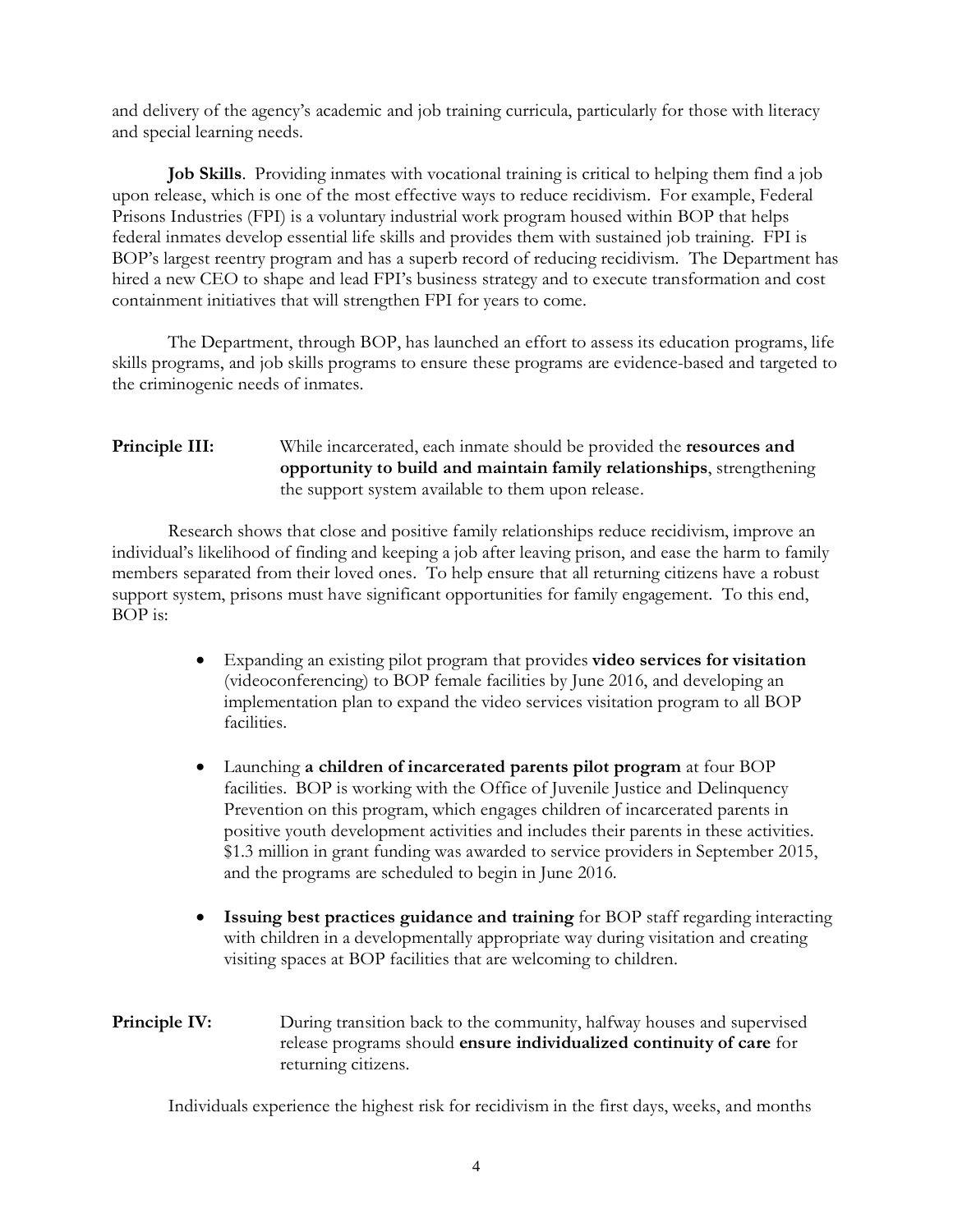immediately following release from custody. Providing continuity of care and support during this important reentry time period is crucial to preventing individuals from reoffending.

Upon release from federal prison, more than 80% of individuals who return to U.S. communities reside at Residential Reentry Centers (RRCs), also known as halfway houses. RRCs play a central role in federal reentry strategy because they help stabilize the newly-released individual as he or she readjusts to life outside of prison; seeks employment, housing, and healthcare within the community; strengthens his or her relationships with family members and others; and faces a host of reentry challenges. As such, RRCs should be held to the highest standards for improving the experience of residents during the critical first weeks and months outside prison.

In order to ensure that RRCs are fulfilling their vital role in the reentry process, the Department, with assistance from outside consultants, is undertaking a robust evaluation and assessment of the RRC experience to develop a specific plan for implementing improvements to the existing RRC model that will provide residents enhanced reentry support and reduce recidivism.

### **Principle V:** Before leaving custody, every person should be provided **comprehensive reentry-related information and access to resources** necessary to succeed in the community.

Providing useful information and meaningful guidance to newly-released individuals—many of whom have spent years or decades in prison—is essential to reducing the likelihood that they will struggle during their transition and reoffend. For this reason, the Department has coordinated a multi-agency, multi-disciplinary effort to:

- Reduce barriers to reentry. In her capacity as chair of the **Federal Interagency Reentry Council**, Attorney General Lynch has worked to remove federal barriers to successful reentry so that returning citizens are able to compete for a job, attain stable housing, support their children and their families, and contribute to their communities.
- Reduce barriers that interfere with a person's ability to secure **valid government-issued identification** upon release. To this end, Attorney General Lynch has asked every state governor to accept BOP identification as a predicate for obtaining state-issued identification upon release.
- Publish a new **standard reentry manual** that provides specific, detailed instructions and advice on issues commonly experienced during reentry that will be provided to all U.S. citizens leaving federal facilities. The reentry manual was printed by inmates working in the FPI program.
- Launch a new **reentry services hotline (1-877-895-9196)** to provide assistance to recently released individuals. This hotline is staffed by inmates working in the FPI program who are specially-trained to provide assistance to recently released federal inmates as they navigate various reentry challenges and seek community resources.

\*\*\*